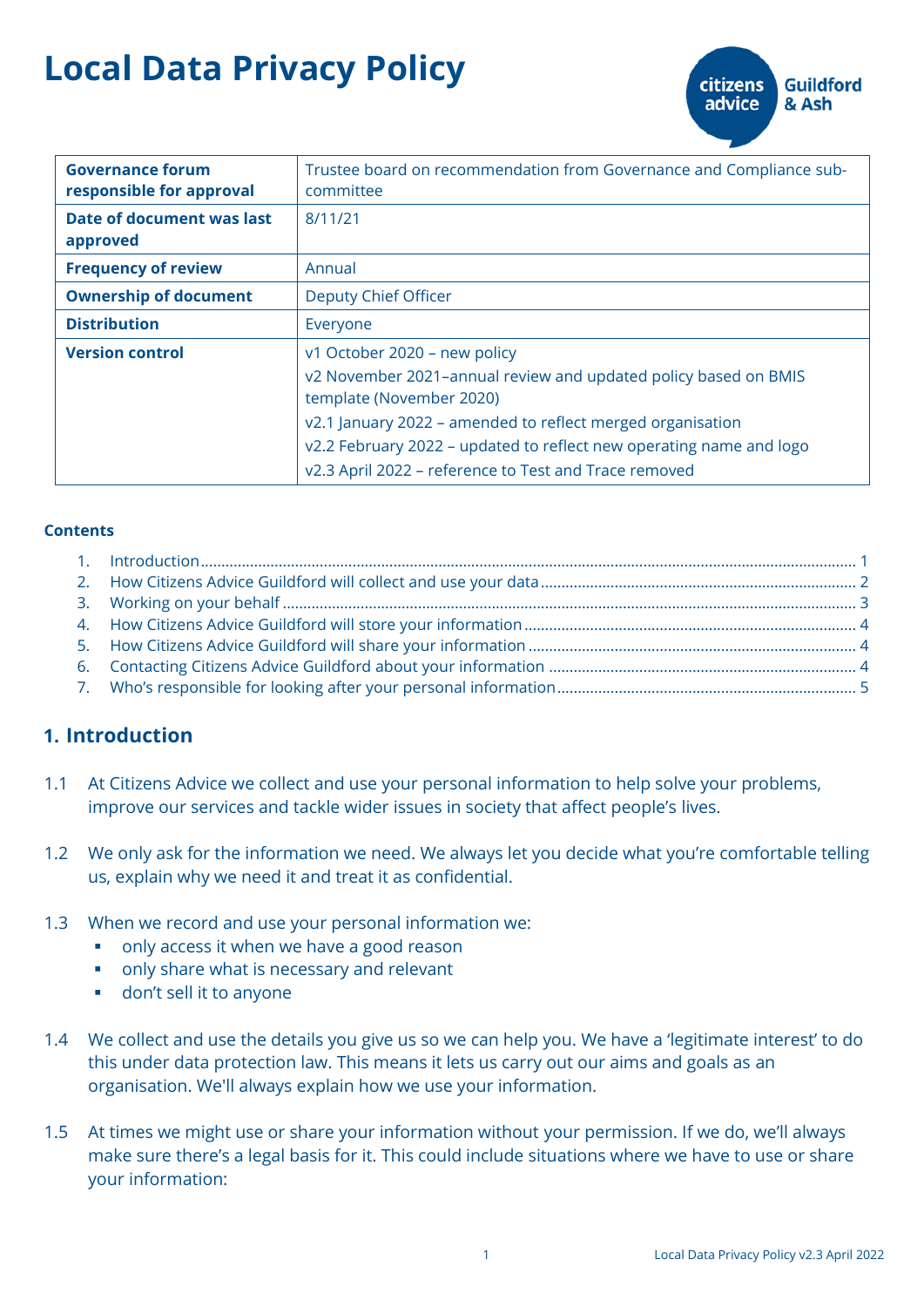- to comply with the law for example, if a court orders us to share information. This is called 'legal obligation'
- to protect someone's life for example, sharing information with a paramedic if a client was unwell at our office. This is called 'vital interests'
- to carry out our legitimate aims and goals as a charity for example, to create statistics for our national research. This is called 'legitimate interests'
- for us to carry out a task where we're meeting the aims of a public body in the public interest for example, delivering a government or local authority service. This is called 'public task'
- to carry out a contract we have with you for example, if you're an employee we might need to store your bank details so we can pay you. This is called 'contract'
- to defend our legal rights for example, sharing information with our legal advisors if there was a complaint that we gave the wrong advice
- 1.6 We handle and store your personal information in line with the law including the UK General Data Protection Regulation and the Data Protection Act 2018.
- 1.7 You can check our [main Citizens Advice policy](https://www.citizensadvice.org.uk/about-us/about-us1/citizens-advice-privacy-policy/your-information/) for how we handle most of your personal information. This document covers how we, as Citizens Advice Guildford and Ash (CAGA), handle your information locally in our offices.

# <span id="page-1-0"></span>**2. How Citizens Advice Guildford and Ash will collect and use your data**

2.1 In addition to the methods of collection set out in the [main Citizens Advice policy,](https://www.citizensadvice.org.uk/about-us/about-us1/citizens-advice-privacy-policy/your-information/) we may also collect and use your information through the following methods.

#### **Citizens Advice Guildford and Ash website**

- 2.2 If you contact us for support through our website we will ask you a series of questions to gather information about you.
	- Your name, address, date of birth, gender and contact details and preferences we collect this information to be able to provide you with advice and support and we process it on the basis of 'legitimate interest', as without it we would not be able to help you.
	- **•** Information about the situation you are looking for help with we collect this information to be able to provide you with advice and support and we process it on the basis of 'legitimate interest'. If this includes special category data (for example, health) we will process this information on the basis of 'explicit consent' (see below).
	- Information about your household type, status, employment, nationality and first language there are two reasons we collect this information. Firstly, to be able to help you with your query, where relevant and we process this information on the basis of 'legitimate interest'. Secondly, we use this information in a completely anonymised way to be able to analysis the profile of our clients to identify trends and look at how we can better support clients or campaign for change to help clients. Your personal details are not identifiable in any way from this analysis.
	- **.** Information about your ethnicity and health there are two reasons we collect this information. Firstly, to be able to help you with your query, where relevant and we process this information on the basis of 'explicit consent' and we will only record this information if we have your consent to do so. Secondly, as above, we use this information in a completely anonymised way to analyse trends and look at how we can better support clients. Again, your personal details are not identifiable in any way from this analysis.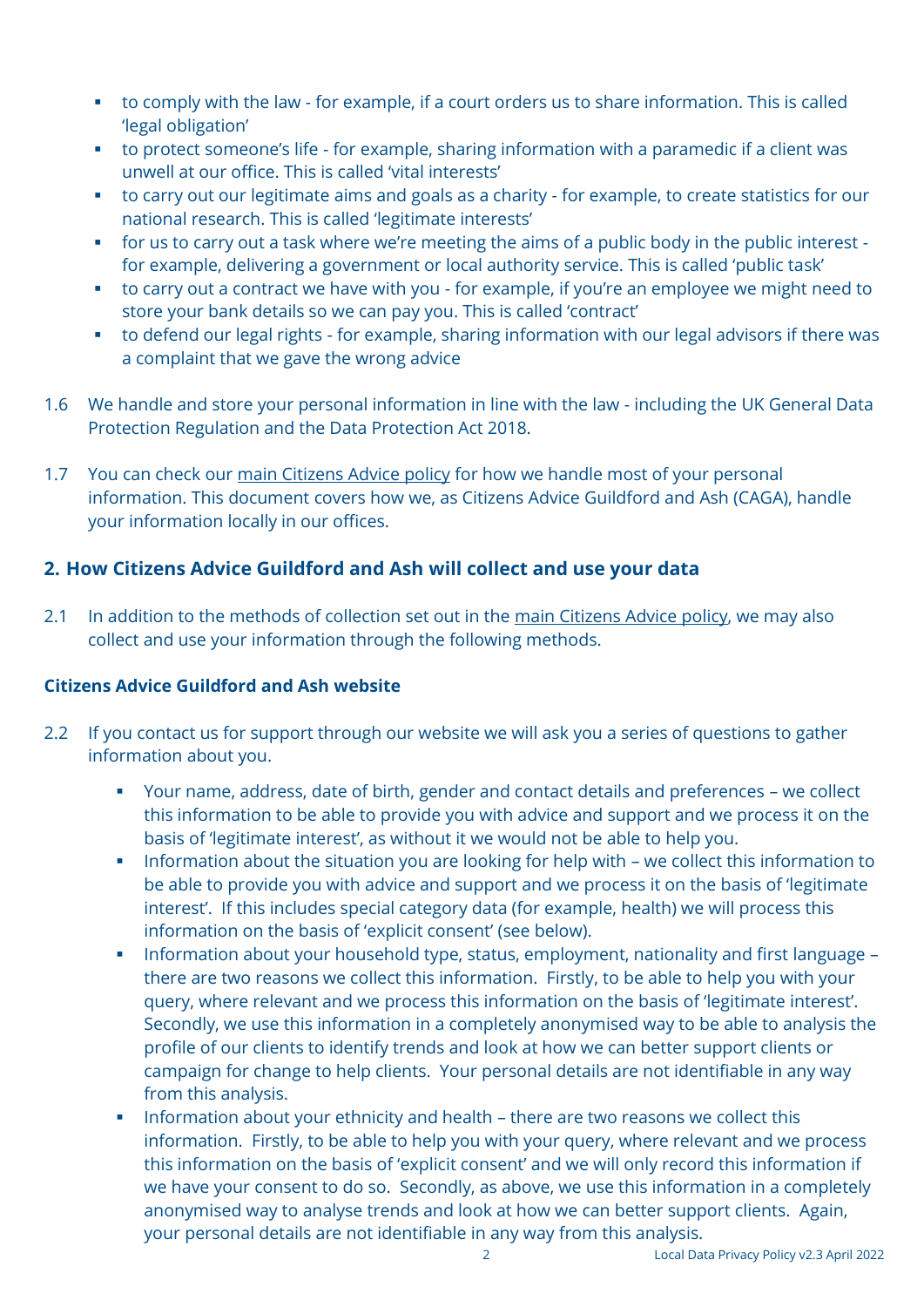■ Your consent if you are happy to be contacted after your experience to give feedback on what you thought of our service.

#### **Emails to Adviceline**

2.3 If you provide information by email to our email address: adviceline@ca-ga.org.uk we will collect and use this data to be able to help you with your query. We will process this information on the basis of 'legitimate interest'. If you provide any special category data to this email address, we will process this information on the basis of 'explicit consent' and will therefore ask you for this consent before we process it.

#### **Sending an SMS (text) through TextAnywhere**

2.4 If you have given us consent to contact you by text we may do this through third party software, currently TextAnywhere. The text message will be sent through their encrypted website which has secure access. The only information which will be processed through the software if your phone number and the content of the message. We will process this information on the basis of 'legitimate interest'. You can access more information about how TextAnywhere will manage this date [here.](https://www.textanywhere.com/policy-documents/privacy-policy/) If we need to send any special category data by text, we will process this information on the basis of 'explicit consent' and will therefore ask you for this consent before we process it.

#### **Referrals made by third-parties**

- 2.5 If you have been referred to us by a third-party organisation for support from one of our specialist projects, for example, our Macmillan Welfare Benefits Service, the organisation referring you will have discussed the referral with you before they send your details to us.
- 2.6 They will provide enough information to us to for us to be able to accept the referral and make initial contact with you. We will process this information on the basis of 'legitimate interest' as we need it to be able to make contact with you.
- 2.7 When we make the first contact, we will then ask you for 'explicit consent' for us to record any special category data (including health and ethnicity) as well as consent to be contacted for feedback about experience of our service, consent for any referrals we may make to other organisations and also your authority for us to act on your behalf where appropriate.
- 2.8 Any information you provide either directly in person or on the phone, or by email or in a voicemail will be processed as outlined above.

## <span id="page-2-0"></span>**3. Working on your behalf**

- 3.1 When you give us authority to act on your behalf, for example to help you with a Universal Credit claim, we'll need to share information with that third party.
- 3.2 The organisations we would normally contact on your behalf include:
	- local authorities, for example, Guildford Borough Council and Surrey County Council
	- The Department for Works and Pensions (DWP)
	- **HM Revenues and Customs (HMRC)**
	- Utility companies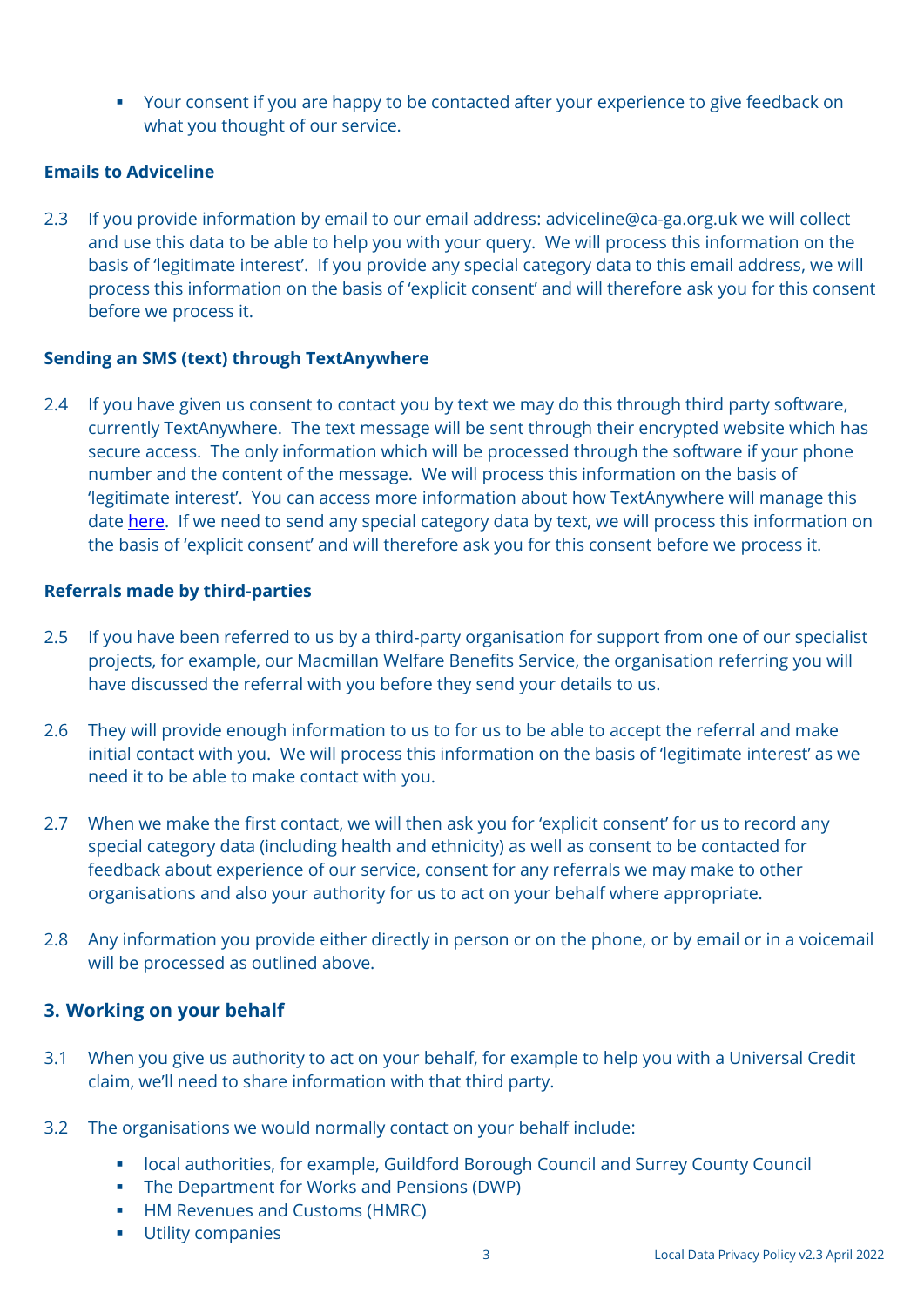- Other companies you may owe money to, for example, credit card companies
- Support organisations, for example, Age UK or Guildford Action
- 3.3 We will only act on your behalf with your consent.

## <span id="page-3-0"></span>**4. How Citizens Advice Guildford and Ash will store your information**

- 4.1 We will store your information on Casebook which is the Citizens Advice National case management system. You can read more about how we will store information on Casebook in the [main Citizens](https://www.citizensadvice.org.uk/about-us/about-us1/citizens-advice-privacy-policy/your-information/)  [Advice policy,](https://www.citizensadvice.org.uk/about-us/about-us1/citizens-advice-privacy-policy/your-information/)
- 4.2 We will also store your information electronically in Microsoft 365 which is a cloud-based storage system. This information is stored securely to the required standard.
- 4.3 We may also store information on paper which will be kept in locked filing cabinets/cupboards.

#### <span id="page-3-1"></span>**5. How Citizens Advice Guildford and Ash will share your information**

- 5.1 We will only share your information with another organisation where we have your consent to do so, or in the situations outlined in section 1.5. This will normally be when we are acting on your behalf with the organisations listed under 3.2 or making a referral to another organisation who will then provide you with support directly. Some examples include:
	- **Foodbank -** We may share your name and address with the provider to allow you to access their service. Your adviser will ask for your permission to do this.
	- **Health or care provider -** We may share an anonymised report of your experience with [HealthWatch Surrey](https://www.healthwatchsurrey.co.uk/). This means you cannot be identified and helps their work to protect people who use the health and care services. Your adviser will ask for your consent to do this.
	- **Free legal advice service -** We will share your name, address and details of your case. Your adviser will ask for your consent to do this.

#### **Reporting statistical information**

5.2 We may use your information to provide reports and statistical information about our services to our funders and other organisations we work with, like Guildford Borough Council and health authorities. **This information will be anonymous** and will be the number of clients we have seen, the issue we helped them with and some demographic information such as age, ethnicity and disability.

## <span id="page-3-2"></span>**6. Contacting Citizens Advice Guildford and Ash about your information**

6.1 If you have any questions about how your information is collected or used, you can contact our office on 08082 787 888 or by email to adviceline@ca-ga.org.uk

#### 6.2 You can contact us to:

- find out what personal information we hold about you;
- correct your information if it's wrong, out of date or incomplete;
- **•** request we delete your information;